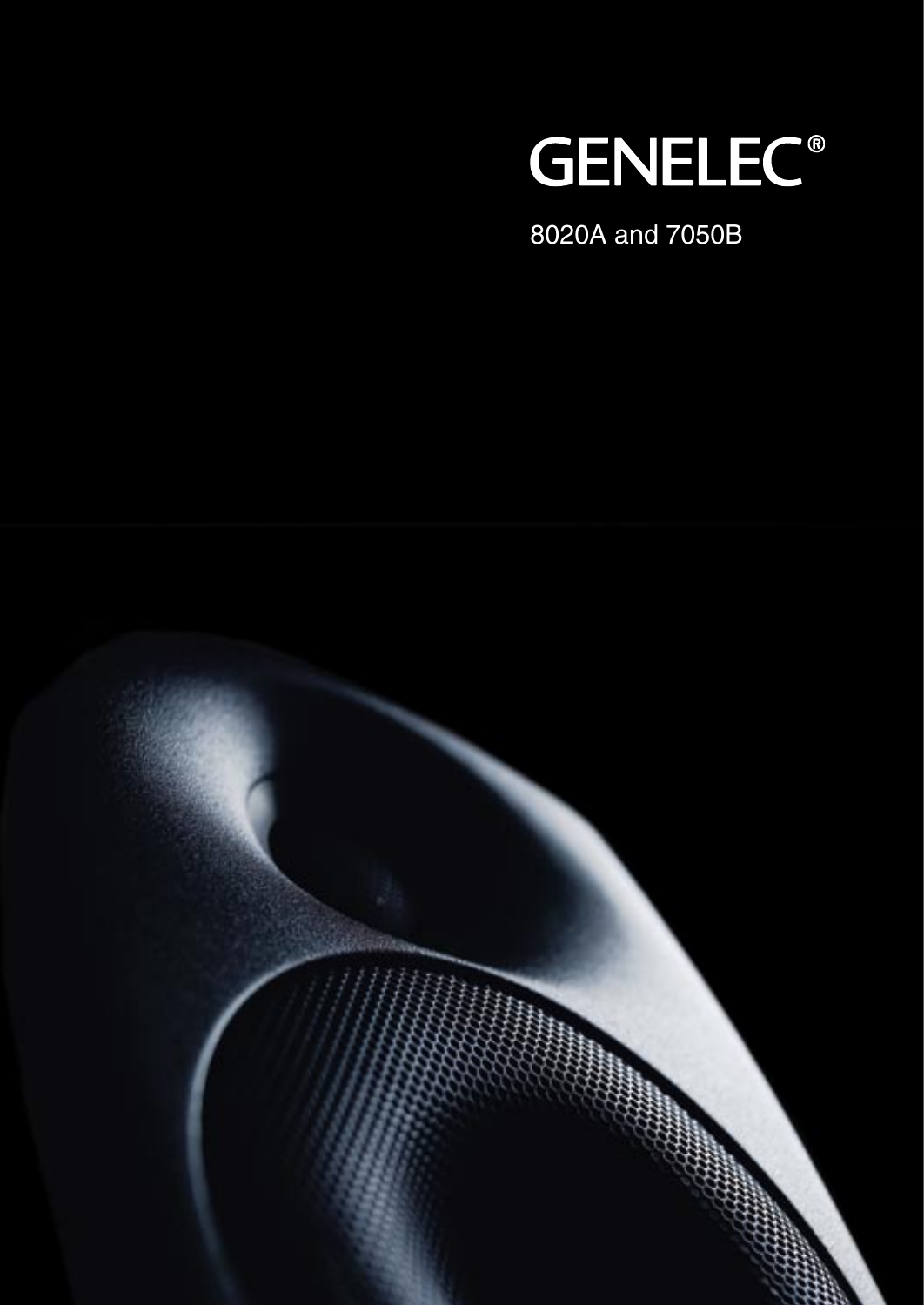**The MDETM Minimum Diffraction Enclosure**

**Advanced Genelec DCWTM Waveguide**

**New low distortion drivers with sophisticated fi ltering technique**

**Genuine Genelec quality**





**Optimized die-cast aluminium structure**

> **High performance** reflex port design

> > **Reliable, low noise amplifier**

**Versatile mounting features**

**Iso-PodTM Isolation Positioner/ Decoupler as standard**

### **Genelec 8020A - A new category of precision monitoring**

Introducing the 8020A, the newest (and smallest) model in the 8000 MDETM series, Genelec now launches a professional playback monitor design in a totally new size category.

All forms of distortion have been minimized in this design that features the Minimum Diffraction Enclosure (MDE™) technology. The imaging accuracy and low frequency extension achieved with such an extremely compact enclosure are truly astounding. The advanced Directivity Control Waveguide™ provides an amazingly flat on and off-axis response. The long and curved reflex port featuring wide flare termination enables excellent bass articulation.

The Genelec 8020A brings to life the results of persistent research and development of genuine new technologies. Once combined with the new Genelec 7050B LSETM subwoofer, you have in your hand a professional wide bandwidth surround sound monitoring system.

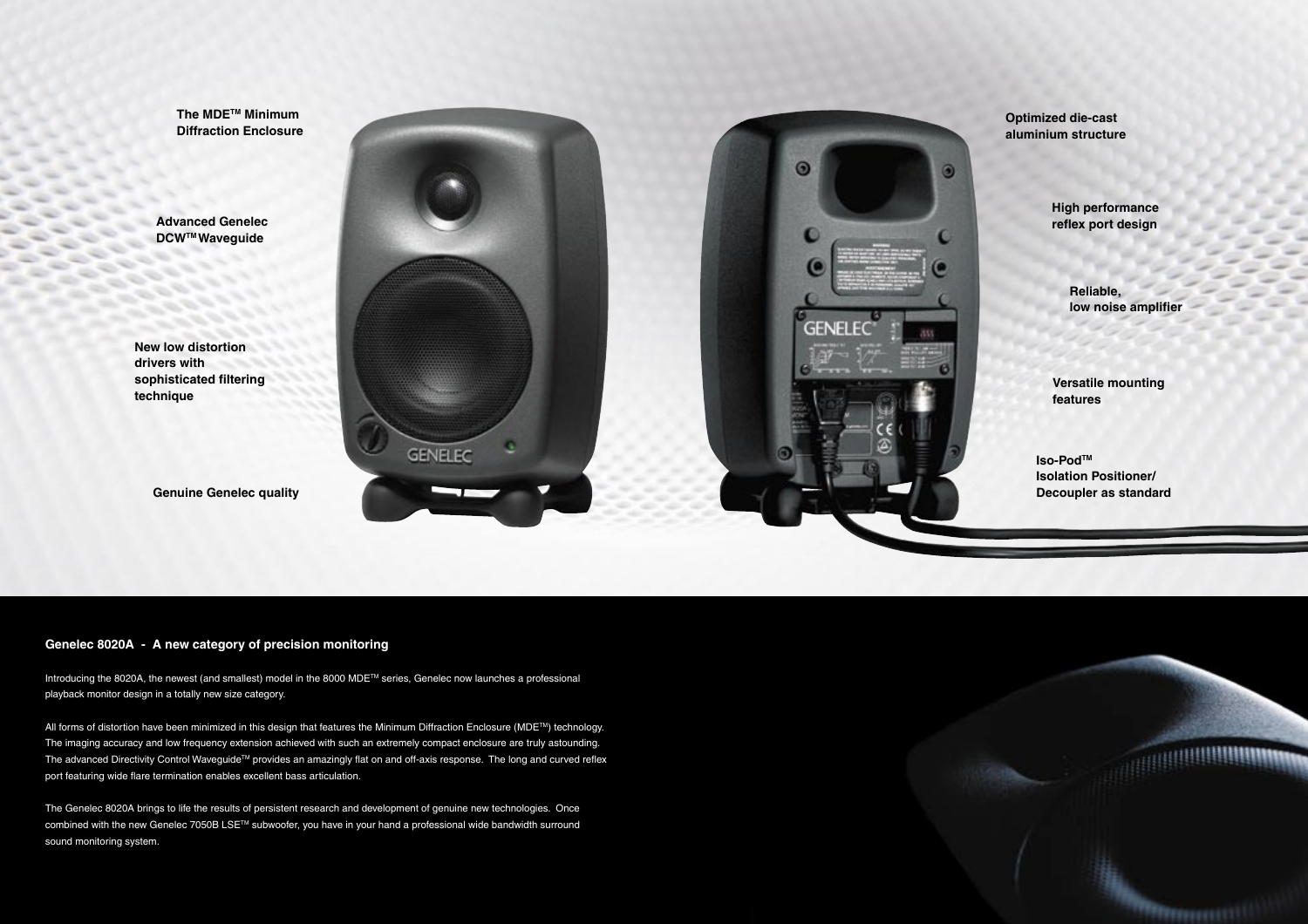## **2 x 8020A + 7050B = 8020A Stereo pak 5 x 8020A + 7050B = 8020A Surround pak**







## **Full Bandwidth Stereo and Surround Sound Monitoring**

The trend in small room playback monitoring is for levels to be less than "ear splitting". Even so, the 8020A is truly surprising even without a subwoofer. However, if your productions have multi-channel requirements, large - full bandwidth audio is required, especially in cases where the LFE channel is utilized.

The new Genelec 7050B LSE™ Subwoofer is the perfect match for the 8020A for both stereo and surround sound applications. The 7050B extends the LF response down to 25 Hz with amazing bass articulation. This is possible in such a compact enclosure thanks to the patended LSE™ (Laminar Spiral Enclosure™) technology. With 5 main input channels and an LFE channel with 85/120 Hz reproduction bandwidth selection, the 8020A/7050B system fulfills the needs of 5.1 productions. You can also use the 7050B to complement a pair of Genelec 8030A monitors.

To scale the system optimally for your space and SPL requirements, please visit our website www.genelec.com for recommended system setups in different size categories. You will also get answers to many frequently asked questions, and if you have a new one, we will be glad to help!

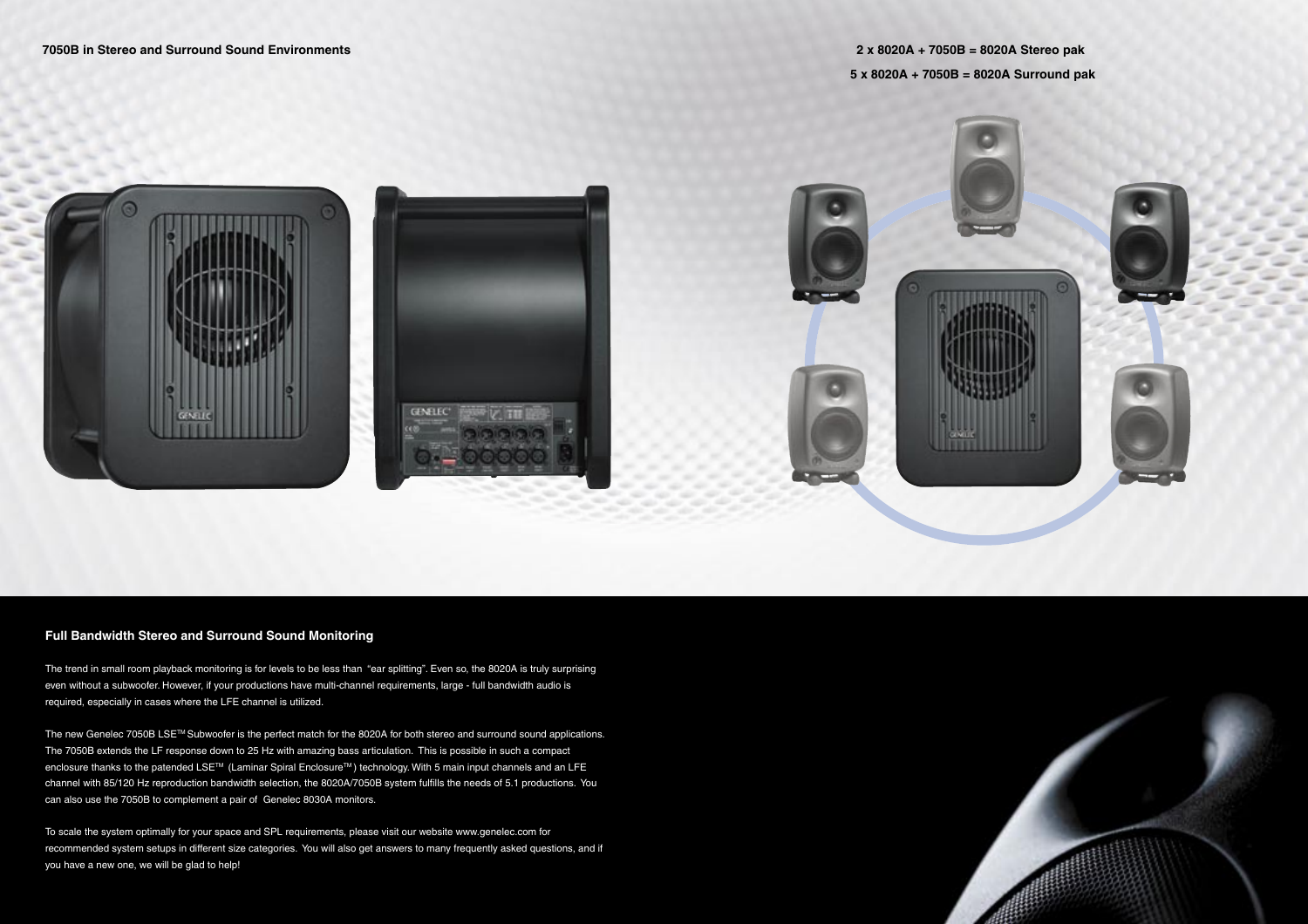### **Compact in Broadcast**

More and more broadcast productions are made in very variable environments, which have strict limitations both in terms of space and budget. Whether the program is transmitted from an OB-truck or from the main studios, the highest quality audio monitoring is necessary. The challenge to quickly generate program content in standard and multichannel formats pressures the entire broadcasting chain. Each step in that chain needs an accurate and revealing program check.

For these needs the new Genelec 8020A Two-way Active Monitor offers an optimal solution. True to its 27 years of heritage in broadcast applications Genelec brings once again the benefits of the latest electro-acoustical technologies. The 8020A is a true professional monitor, with no compromises in reliability and durability. It is the working partner you can trust in all demanding environments.

### **Maximum Ease with Minimum Installation Space**

Listening spaces come in all forms and sizes. When the sound needs to be distributed - whether in corporate board rooms, auditoriums, museums, institutions or restaurants - one thing remains the same: the demand for ease of installation and minimum space occupied by the installation. The perfect solution brings confidence that quality sound will always be reproduced once the installation is completed.

The new Genelec 8020A Two-way Active Monitor is your perfect partner. The diecast aluminium enclosure has integrated support points and readily available versatile mounting options for all possible installations: wall, ceiling or floor. The optional white color is often preferred in installations where sound sources have to match light coloured surfaces: you need to provide outstanding audio experience without disturbing interior design.

### **Playback Monitoring in Recording and Post-production**

In the world of recording and postproduction Genelec has created its fame with its unsurpassed control room main monitors and powerful near-fields. More and more productions are made in small environments which cannot house big speakers. Often pre-production work and track laying is not done in the big studio. Still, the monitoring has to reveal the actual audio content without adding to or removing anything from the original signal.

The new Genelec 8020A is amazingly revealing. The natural, uncoloured and extremely low distortion reproduction characteristics of the highly praised Genelec 8000 series are there in a truly compact size, with an LF extension you would never expect. By adding the new 7050B subwoofer you create a full bandwidth surround system with genuine Genelec quality.

## **Intensive and Intimate Monitoring for the Workstation**

Powerful modern audio/video workstations have brought the need for precision audio monitoring right next to the desktop or laptop. The quality of the soundscape is often as impressive as the latest visual magic on high quality screens. Once again, sound adds a totally new dimension to your production, whether it be a video production or the next hit game.

Discover the audio power and quality of your workstation with the new Genelec 8020A and reach professional audio production quality! With proper tools you can safely bring your creation to full scale environments without any doubts.